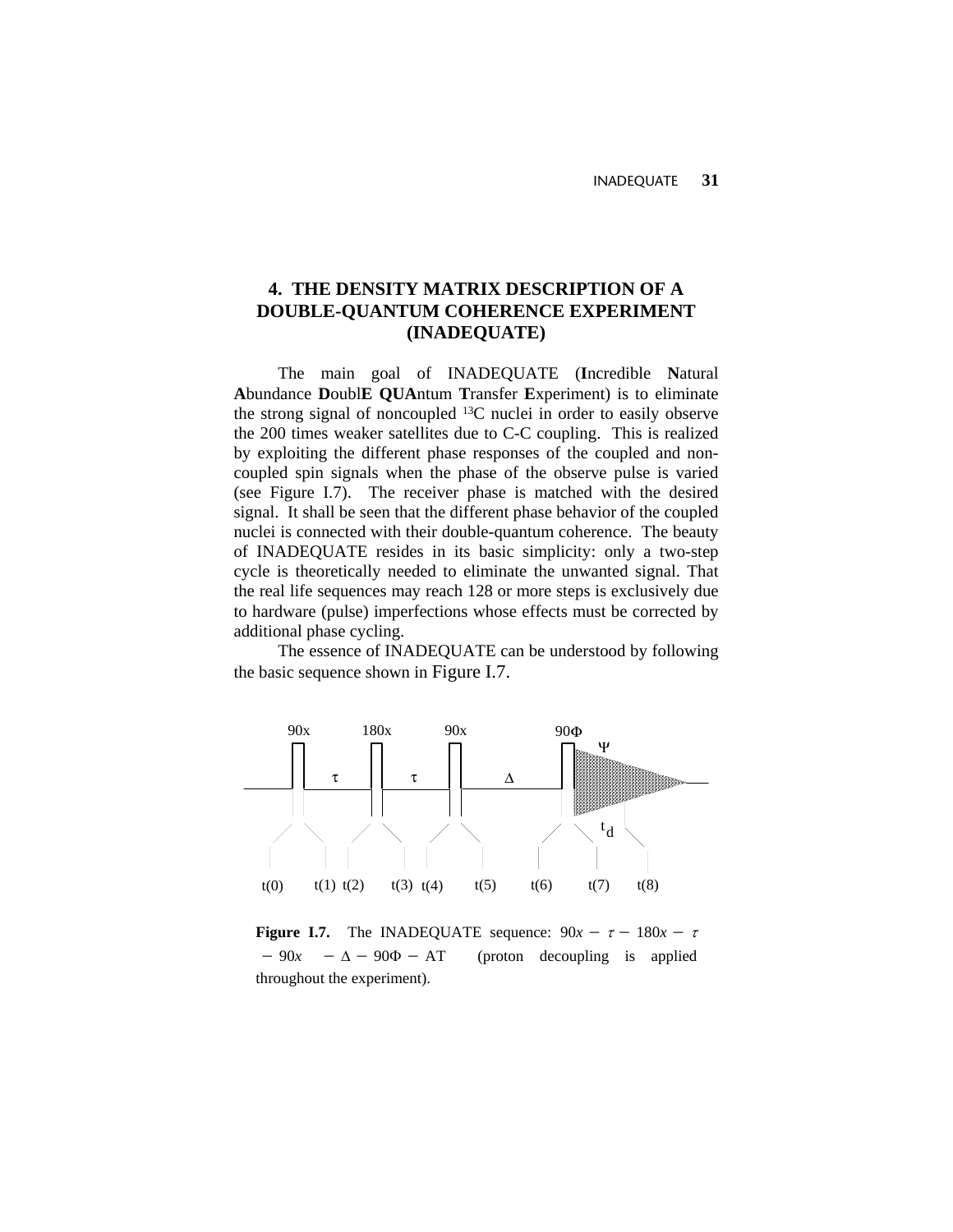# **4.1 Equilibrium Populations**

At thermal equilibrium the four energy levels shown in Figure I.8 are populated according to the Boltzmann distribution law, as shown in (I.1) through (I.5). In this case both  $v_A$  and  $v_X$  are <sup>13</sup>C transition frequencies. The difference between  $v_A$  and  $v_X$ , due to different chemical shifts, is too small to be taken into account when calculating the populations. We assume  $q = p$  and (I.6) becomes:

$$
P_1 = P_1
$$
  
\n
$$
P_2 = (1 + p)P_1
$$
  
\n
$$
P_3 = (1 + p)P_1
$$
  
\n
$$
P_4 = (1 + 2p) / P_1
$$
  
\n
$$
1 = (4 + 4p)P_1 = P_1S
$$

Hence,  
\n
$$
P_1 = 1/S
$$
  
\n $P_2 = P_3 = (1 + p)/S$   
\n $P_4 = (1 + 2p)/S$ 

where  $S = 4 + 4p \approx 4$ 

$$
= 4 + 4p =
$$

and the density matrix at equilibrium is:

$$
D(0) = \begin{bmatrix} P_1 & 0 & 0 & 0 \\ 0 & P_2 & 0 & 0 \\ 0 & 0 & P_3 & 0 \\ 0 & 0 & 0 & P_4 \end{bmatrix} = \frac{1}{4} \begin{bmatrix} 1 & 0 & 0 & 0 \\ 0 & 1+p & 0 & 0 \\ 0 & 0 & 1+p & 0 \\ 0 & 0 & 0 & 1+2p \end{bmatrix}
$$

$$
= \frac{1}{4} \begin{bmatrix} 1 & 0 & 0 & 0 \\ 0 & 1 & 0 & 0 \\ 0 & 0 & 1 & 0 \\ 0 & 0 & 0 & 1 \end{bmatrix} + \frac{p}{4} \begin{bmatrix} 0 & 0 & 0 & 0 \\ 0 & 1 & 0 & 0 \\ 0 & 0 & 1 & 0 \\ 0 & 0 & 0 & 2 \end{bmatrix}
$$
(I.60)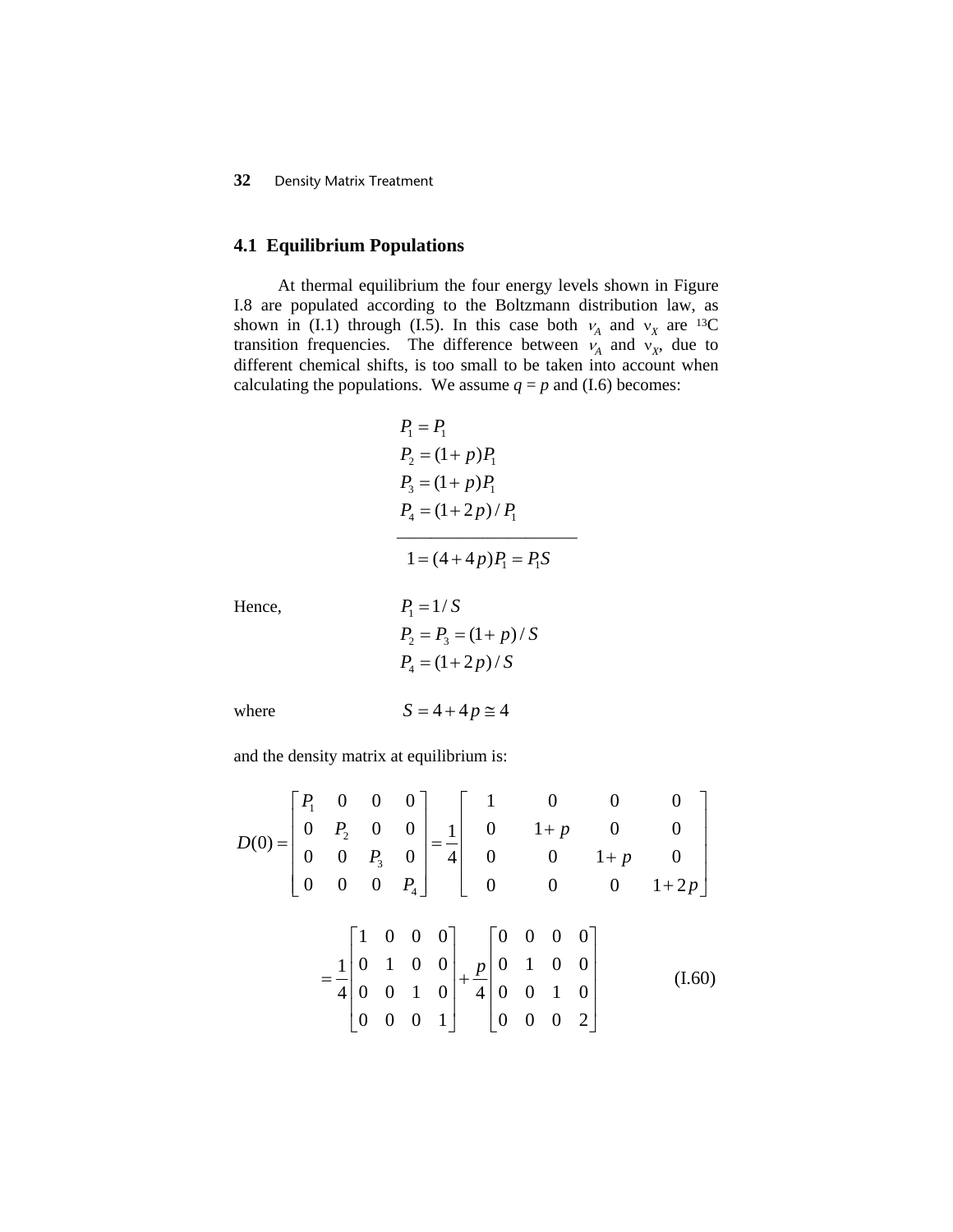

**Figure I.8.** Energy levels of a homonuclear AX system (noncoupled and coupled). Transition frequencies and coupling constants are in Hz.

We will again ignore the (large) first term which is not affected by pulses or evolution, put aside the constant factor *p*/4 and start with

$$
D(0) = \begin{bmatrix} 0 & 0 & 0 & 0 \\ 0 & 1 & 0 & 0 \\ 0 & 0 & 1 & 0 \\ 0 & 0 & 0 & 2 \end{bmatrix}
$$
 (I.61)

In order to compare the results of the density matrix treatment with those of the vectorial representation, we will calculate for every step of the sequence the magnetization components, using the relations (B15) – (B22). We must also consider that here  $q = p$  and that  $M_{oA}$  $= M_{oX} = M_o/2$ , where  $M_o$  refers to magnetization due to adjacent <sup>13</sup>C atoms A and X. Thus our magnetization equations become (cf. I.53):

$$
M_{zA} = -(M_o / 4)(d_{11} - d_{22} + d_{33} - d_{44})
$$
  
\n
$$
M_{zx} = -(M_o / 4)(d_{11} - d_{33} + d_{22} - d_{44})
$$
  
\n
$$
M_{TA} = -(M_o / 2)(d_{12}^* + d_{34}^*)
$$
  
\n
$$
M_{TX} = -(M_o / 2)(d_{13}^* + d_{24}^*)
$$
\n(1.62)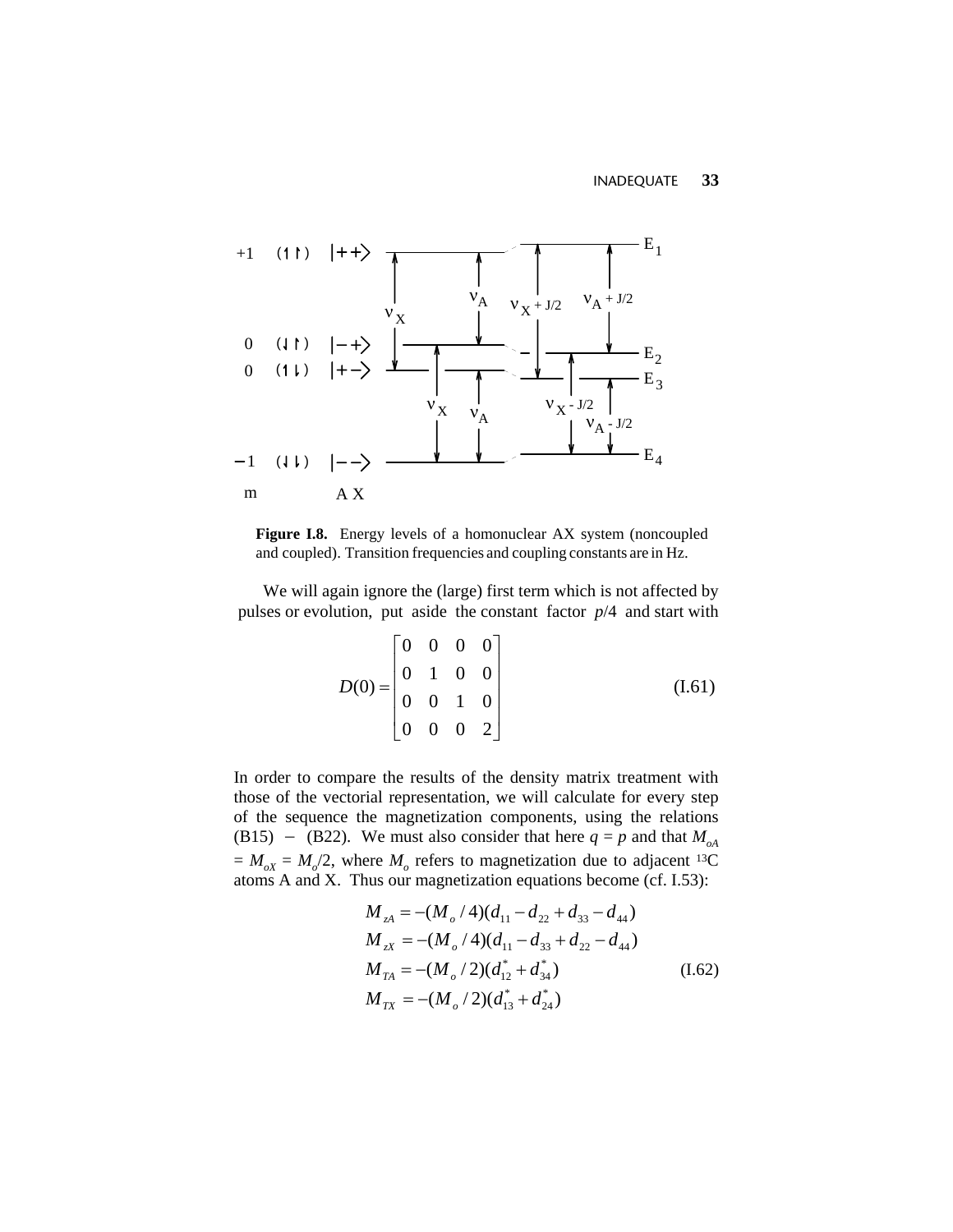One can check that at thermal equilibrium, when  $D = D(0)$ 

$$
M_{A} = -(M_{o}/4)(0 - 1 + 1 - 2) = M_{o}/2
$$
  

$$
M_{X} = -(M_{o}/4)(0 - 1 + 1 - 2) = M_{o}/2
$$

The transverse magnetization

$$
M_{\rm \scriptscriptstyle TA}=M_{\rm \scriptscriptstyle TX}=0
$$

# **4.2 The First Pulse**

 At time *t*(0) a nonselective pulse 90*xAX* is applied. Since all pulses in this sequence are nonselective, the notation *AX* will be omitted. The density matrix  $D(1)$  after the pulse is calculated according to:

$$
D(0) = R^{-1}D(0)R
$$

The rotation operator *R* and its reciprocal  $R^{-1}$  for the nonselective 90*x* pulse have been calculated in (I.34):

$$
R = \frac{1}{2} \begin{bmatrix} 1 & i & i & -1 \\ i & 1 & -1 & i \\ i & -1 & 1 & i \\ -1 & i & i & 1 \end{bmatrix} \quad ; \quad R^{-1} = \frac{1}{2} \begin{bmatrix} 1 & -i & -i & -1 \\ -i & 1 & -1 & -i \\ -i & -1 & 1 & -i \\ -1 & -i & -i & 1 \end{bmatrix}
$$

First we postmultiply D(0) by R:

$$
D(0)R = \begin{bmatrix} 0 & 0 & 0 & 0 \\ i & 1 & -1 & i \\ i & -1 & 1 & i \\ -2 & 2i & 2i & 2 \end{bmatrix}
$$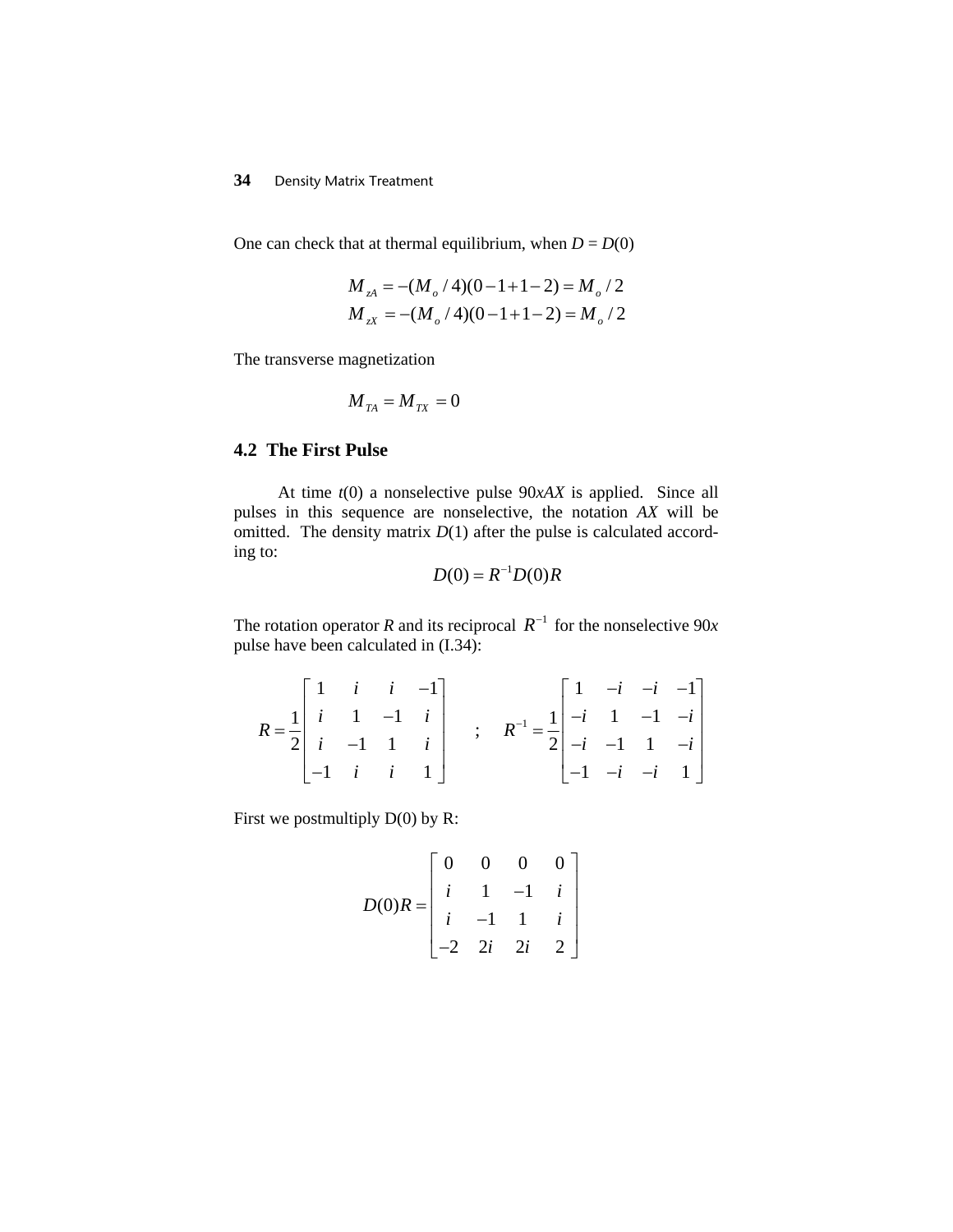Premultiplication with  $R^{-1}$  leads to

$$
D(1) = \frac{1}{4} \begin{bmatrix} 4 & -2i & -2i & 0 \\ 2i & 4 & 0 & -2i \\ 2i & 0 & 4 & -2i \\ 0 & 2i & 2i & 4 \end{bmatrix} = \frac{1}{2} \begin{bmatrix} 2 & -i & -i & 0 \\ i & 2 & 0 & -i \\ i & 0 & 2 & -i \\ 0 & i & i & 2 \end{bmatrix}
$$
 (I.63)

We note that the  $90^\circ$  pulse equalizes the populations and creates single-quantum coherences. The longitudinal magnetization is null while

$$
M_{TA} = -(M_{_o}/2)(i/1+i/2) = -iM_{_o}/2
$$
  
\n
$$
M_{TX} = -(M_{_o}/2)(i/1+i/2) = -iM_{_o}/2
$$
  
\n
$$
M_{_T} = M_{_{TA}} + M_{_{TX}} = -iM_{_o}
$$

We also note that the transverse magnetization is imaginary. Considering that  $M_T = M_x + iM_y$ , it follows that  $M_x = 0$  and  $M_y = -M_o$ .

So far, the vector representation would have been much simpler to use. Let us see, though, what happens as we proceed.

## **4.3 Evolution from** *t* **(1) to** *t* **(2)**

The standard formula describing the (laboratory frame) time evolution of the density matrix elements in the absence of a pulse is:

$$
d_{mn}(t) = d_{mn}(0) \exp(-i\omega_{mn}t)
$$
 (I.64)

 $d_{mn}$  is the matrix element and  $\omega_{mn} = (E_m - E_n)/\hbar$  is the angular frequency of transition  $m \rightarrow n$ . Note that  $d_{mn}(0)$  is the starting point of the evolution immediately after a given pulse. In our case the elements  $d_{mn}(0)$  are those of  $D(1)$ . If the evolution is described in a frame rotating at transmitter frequency  $\omega_r$  equation (I.64) becomes:

$$
d_{mn}(t) = d_{mn}(0) \exp(-i\omega_{mn}t) \exp[i(m_m - m_n)\omega_{n}t] \quad (1.65)
$$

where  $m_m$  and  $m_n$  are the total magnetic quantum numbers of states  $m$ and *n* (see Appendix B).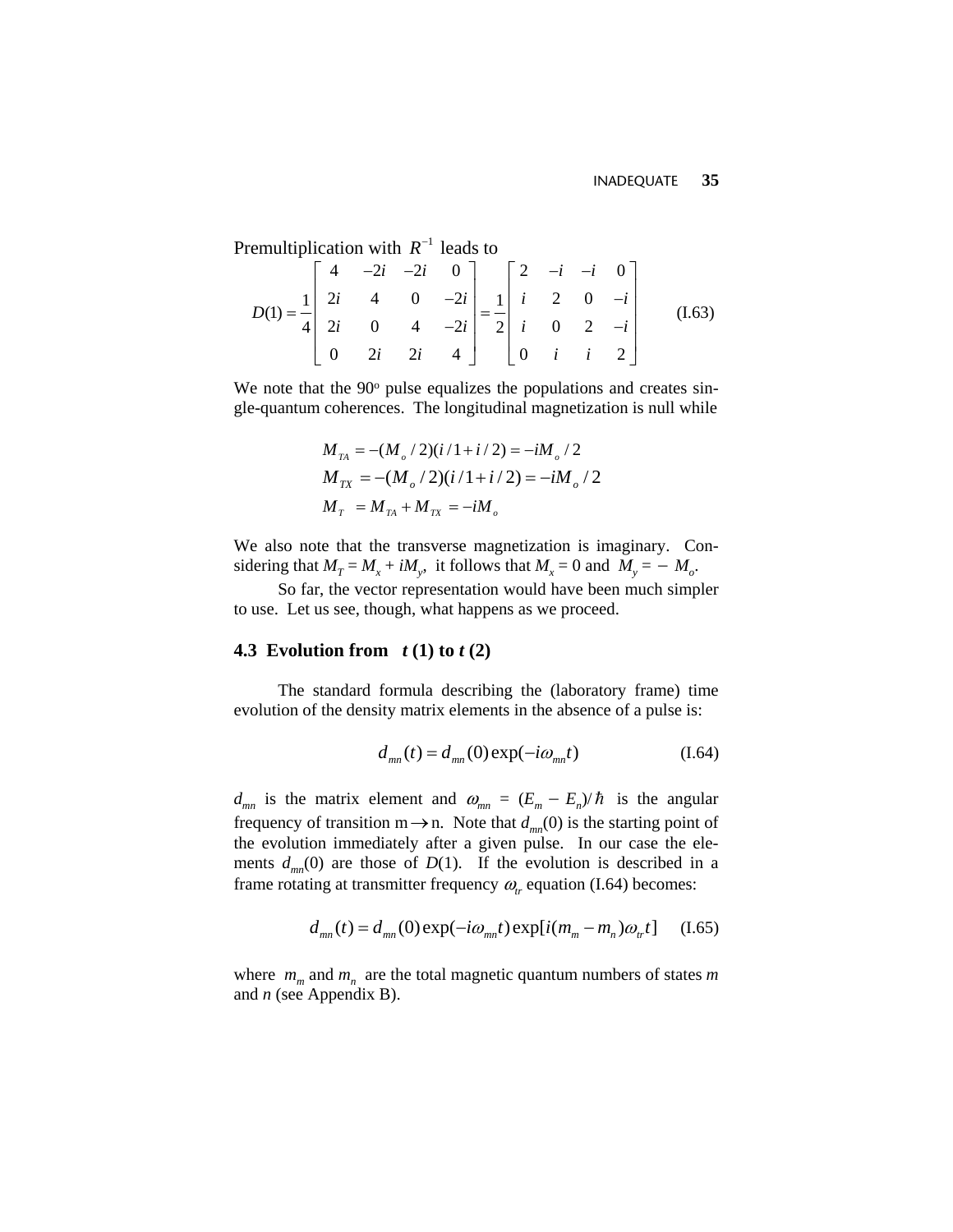Let us apply (I.65) to our particular case ( $m_1 = 1$ ;  $m_2 = m_3 = 0$ ;  $m_4 = -1$ ). As expected, the diagonal elements are invariant during evolution since both exponentials are equal to 1. All single quantum coherences above diagonal have  $m_m - m_n = 1$ . Hence,

$$
d_{mn}(t) = d_{mn}(0) \exp(-i\omega_{mn}t) \exp(i\omega_{n}t)
$$
  
= 
$$
d_{mn}(0) \exp[-i(\omega_{mn} - \omega_{n})t]
$$
  
= 
$$
d_{mn}(0) \exp(-i\Omega_{mn}t)
$$
 (1.66)

where  $\Omega_{mn}$  is the evolution frequency in the rotating frame.

The rotating frame treatment is useful not only for better visualization of the vector evolution but, also, because the detection is actually made at the resulting low (audio) frequencies.

For the double-quantum coherence matrix element

$$
d_{14}(t) = d_{14}(0) \exp(-i\omega_{14}t) \exp[i(1+1)\omega_{14}t]
$$
  
= d\_{14}(0) \exp(-i\Omega\_{14}t) (1.67)

where  $\Omega_{14} = \omega_{14} - 2\omega_{\text{tr}}$ . We note that both single- and doublequantum coherences evolve at low frequencies in the rotating frame.

The zero-quantum coherence matrix element is not affected by the rotating frame  $(m_2 - m_3 = 0)$ :

$$
d_{23}(t) = d_{23}(0) \exp(-i\omega_{23}t) = d_{23}(0) \exp(-i\Omega_{23}t)
$$
 (I.68)

The zero-quantum coherence evolves at low frequency in both the laboratory and rotating frame.

We now want to calculate  $D(2)$ , i.e., the evoluition during the first delay  $\tau$ . For instance

$$
d_{12}(2) = d_{12}(1) \exp(-i\Omega_{12}\tau) = -(-i/2) \exp(-i\Omega_{12}\tau)
$$
 (I.69)

To save space we let  $(-i/2) \exp(-i\Omega_{mn} \tau) = B_{mn}$  and at  $t(2)$  we have:

$$
D(2) = \begin{bmatrix} 1 & B_{12} & B_{13} & 0 \\ B_{12}^* & 1 & 0 & B_{24} \\ B_{13}^* & 0 & 1 & B_{34} \\ 0 & B_{24}^* & B_{34}^* & 1 \end{bmatrix}
$$
 (I.70)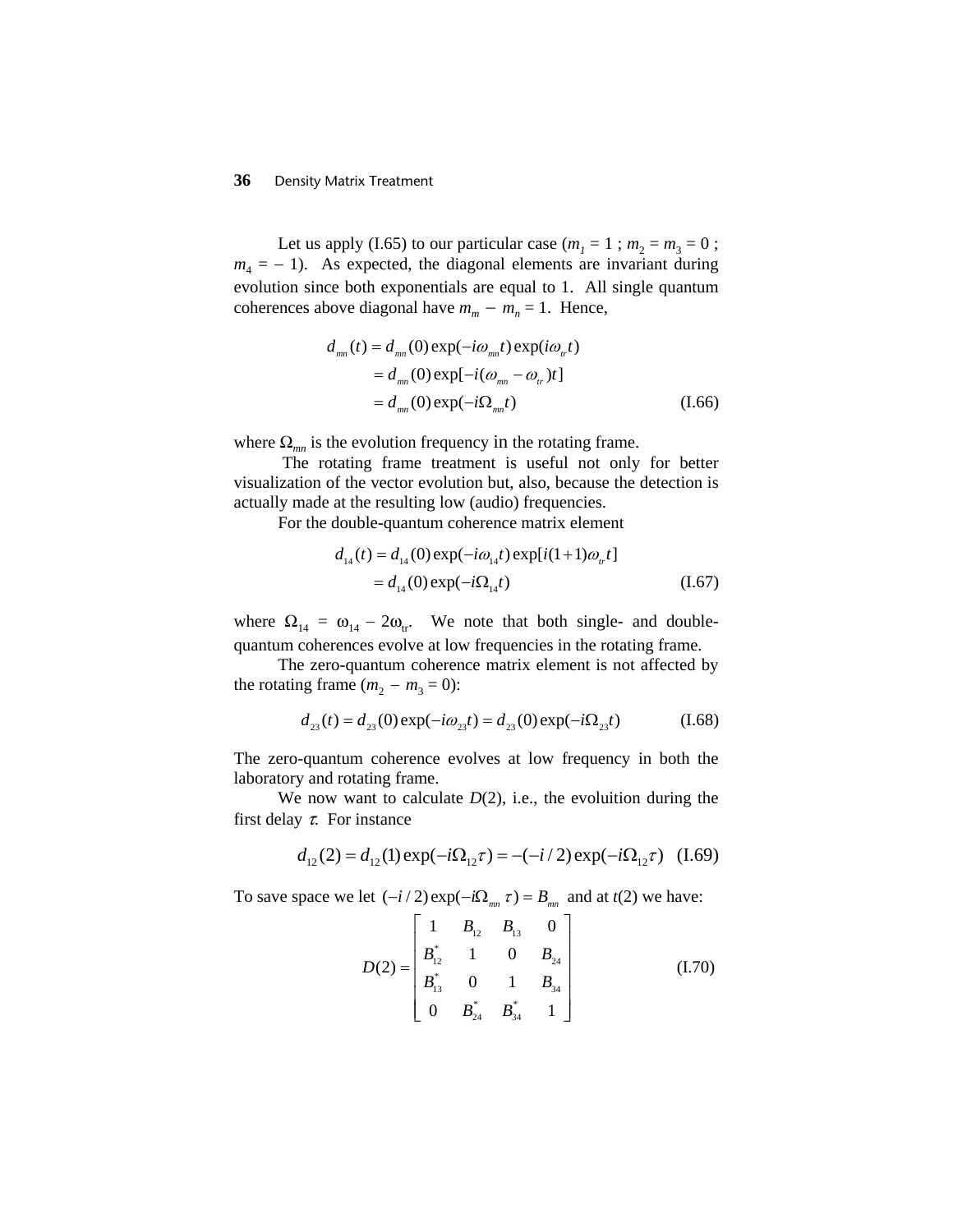The *z*-magnetization is still zero (relaxation effects are neglected). The transverse magnetization components are:

$$
M_{TA} = -(M_o/2)(B_{12}^* + B_{34}^*)
$$
  
= -(iM\_o/4)[exp(i\Omega\_{12}\tau) + exp(i\Omega\_{34}\tau)] (I.71)  

$$
M_{TX} = -(M_o/2)(B_{13}^* + B_{24}^*)
$$

$$
= -(iM_{_o}/4)[\exp(i\Omega_{13}\tau) + \exp(i\Omega_{24}\tau)]
$$
 (I.72)

We see that there are four vectors rotating with four different angular velocities in the equatorial (xy) plane. We can identify (see Figure I.8):

$$
\begin{aligned} \Omega_{12} &= \omega_{12} - \omega_{tr} = \Omega_A + \pi J \\ \Omega_{34} &= \Omega_A - \pi J \\ \Omega_{13} &= \Omega_X + \pi J \\ \Omega_{24} &= \Omega_X - \pi J \end{aligned}
$$

# **4.4 The Second Pulse**

The rotation operator for this pulse is

$$
R_{180 yAX} = \begin{bmatrix} 0 & 0 & 0 & 1 \\ 0 & 0 & -1 & 0 \\ 0 & -1 & 0 & 0 \\ 1 & 0 & 0 & 0 \end{bmatrix} = R_{180 yAX}^{-1}
$$
 (I.73)

At time  $t(3)$  the density matrix is:

$$
D(3) = R^{-1}D(2)R = \begin{bmatrix} 1 & -B_{34}^{*} & -B_{24}^{*} & 0 \\ -B_{34} & 1 & 0 & -B_{13}^{*} \\ -B_{24} & 0 & 1 & -B_{12}^{*} \\ 0 & -B_{13} & -B_{12} & 1 \end{bmatrix}
$$
(I.74)

Two important changes have been induced by the  $180^\circ$  pulse. First, all single quantum coherences were conjugated and changed sign.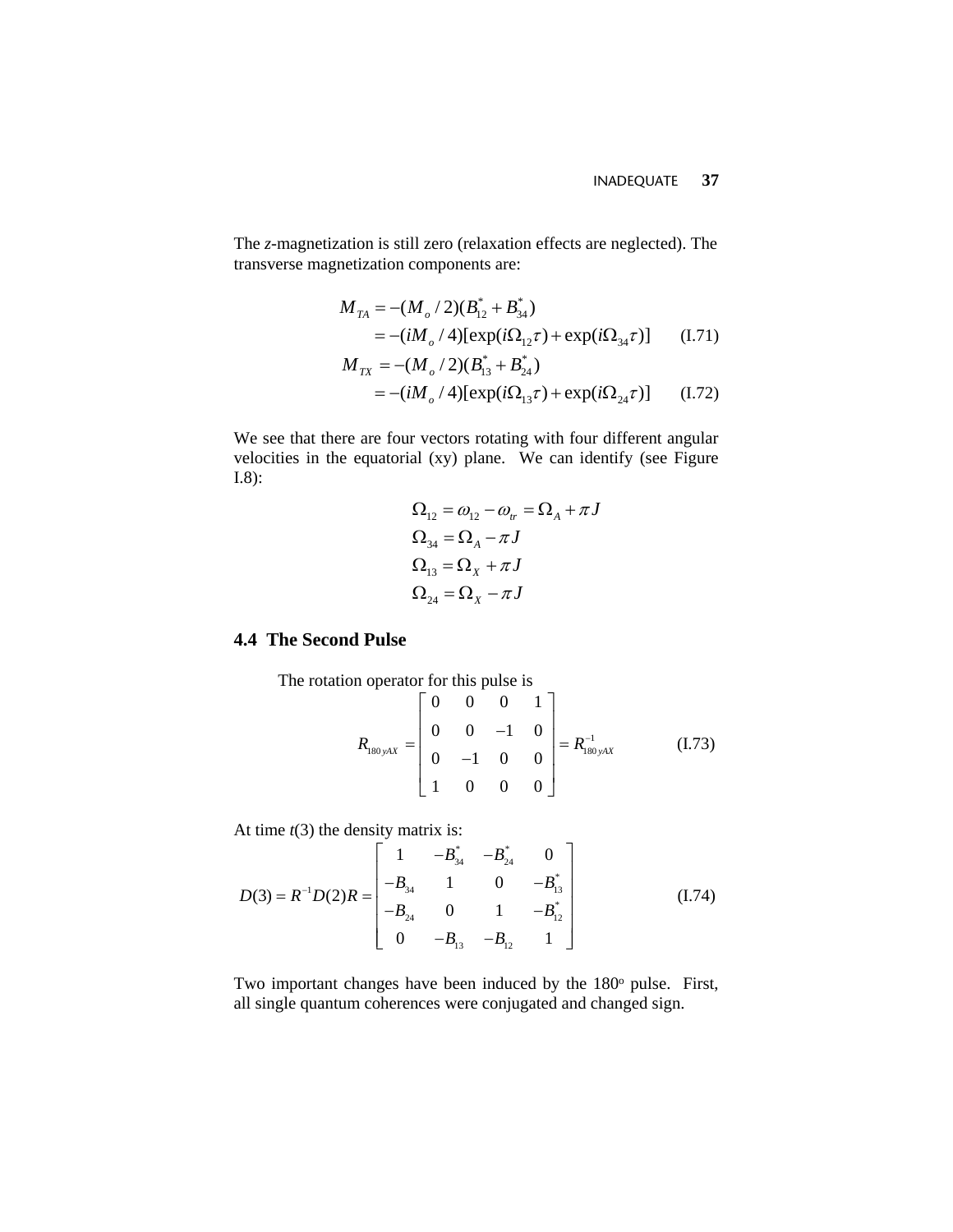This means that all *x*-components changed sign while the *y*-components remained unchanged:

$$
M_T = M_x + iM_y
$$
  

$$
-M_T^* = -M_x + iM_y
$$

This shows, indeed, that all four vectors rotated 180° around the *y*axis. Second, coherences corresponding to fast precessing nuclei were transferred in "slots" corresponding to slow evolution. This means the vectors also changed labels.

# **4.5 Evolution from** *t* **(3) to** *t* **(4)**

According to (I.66) and (I.74), the evolution during the second  $\tau$  delay leads to

$$
d_{12}(4) = d_{12}(3) \exp(-i\Omega_{12}\tau) = B_{34}^{*} \exp(-i\Omega_{12}\tau)
$$
  
=  $(-i/2) \exp(+i\Omega_{34}\tau) \exp(-i\Omega_{12}\tau)$   
=  $(-i/2) \exp[-i(\Omega_{12} - \Omega_{34})\tau] = (-i/2) \exp(-i2\pi J\tau)$  (I.75)

$$
d_{13}(4) = (-i/2) \exp(-i2\pi J\tau) = d_{12}(4) = U
$$
 (I.76)

$$
d_{24}(4) = d_{34}(4) = (-i/2) \exp(+i2\pi J\tau) = V
$$
 (I.77)

Hence,

$$
D(4) = \begin{bmatrix} 1 & U & U & 0 \\ U^* & 1 & 0 & V \\ U^* & 0 & 1 & V \\ 0 & V^* & V^* & 1 \end{bmatrix}
$$
 (I.78)

Using (I.62) we calculate the corresponding magnetization vectors:

$$
M_{zA} = M_{zx} = 0
$$
  

$$
M_{TA} = M_{TX} = -M_o(U^* + V^*) = -iM_o \cos 2\pi J \tau
$$
 (I.79)

We see that while the chemical shifts refocused the coupling continues to be expressed, due to the label change.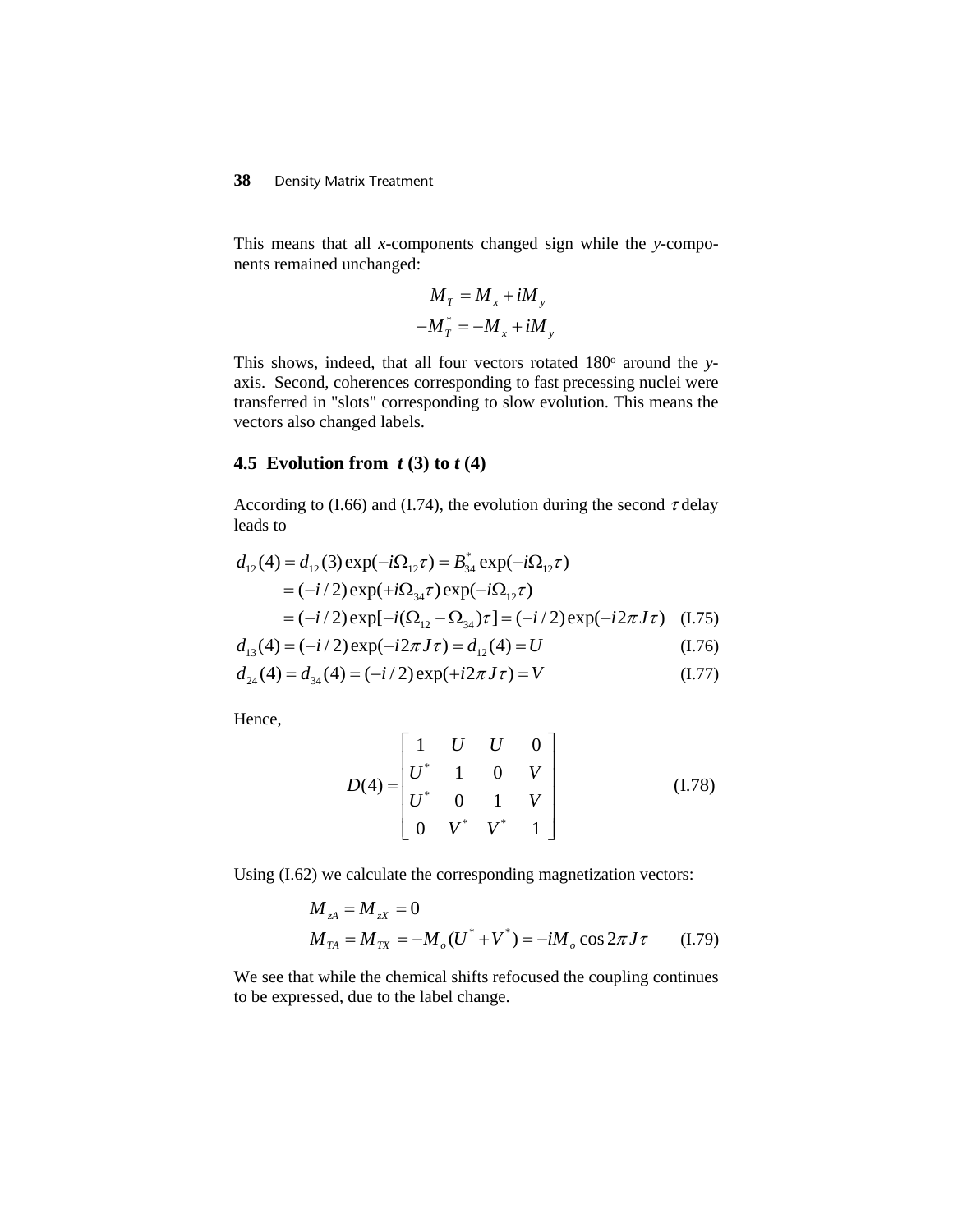#### **4.6 The Third Pulse**

We apply to  $D(4)$  the same rotation operators we used for the first pulse and we obtain:

$$
D(5) = \begin{bmatrix} 1+c & 0 & 0 & -is \\ 0 & 1 & 0 & 0 \\ 0 & 0 & 1 & 0 \\ is & 0 & 0 & 1-c \end{bmatrix}
$$
 (I.80)

where  $c = \cos 2\pi J \tau$  and  $s = \sin 2\pi J \tau$ .

*D*(5) tells us that all single-quantum coherences vanished, a double-quantum coherence was created and the only existing magnetization is along the *z*-axis. Turning to vector representation, it is seen that before the pulse [see(I.78)] we had magnetization components on both *x* and *y* axes, since *U* and *V* are complex quantities. The vector description would indicate that the 90*x* pulse leaves the *x* components unchanged. In reality, as seen from the DM treatment, this does not happen since all transverse components vanish.

# **4.7 Evolution from** *t* **(5) to** *t* **(6)**

The double-quantum coherence element, − *is*, evolves according to  $(I.67)$ :

$$
D(6) = \begin{bmatrix} 1+c & 0 & 0 & w \\ 0 & 1 & 0 & 0 \\ 0 & 0 & 1 & 0 \\ w^* & 0 & 0 & 1-c \end{bmatrix}
$$
 (I.81)

where  $w = -i$ *sexp*( $-i\Omega_{14}\Delta$ ) =  $-i\sin 2\pi J \tau$ exp( $-i\Omega_{14}\Delta$ ).

Our interest is in the double-quantum coherence *w*. In order to maximize it, we select  $\tau = (2k+1)/4J$  where  $k =$  integer. Then  $c = 0$ and  $s = \sin[(2k+1)\pi/2] = \pm 1 = (-1)^k$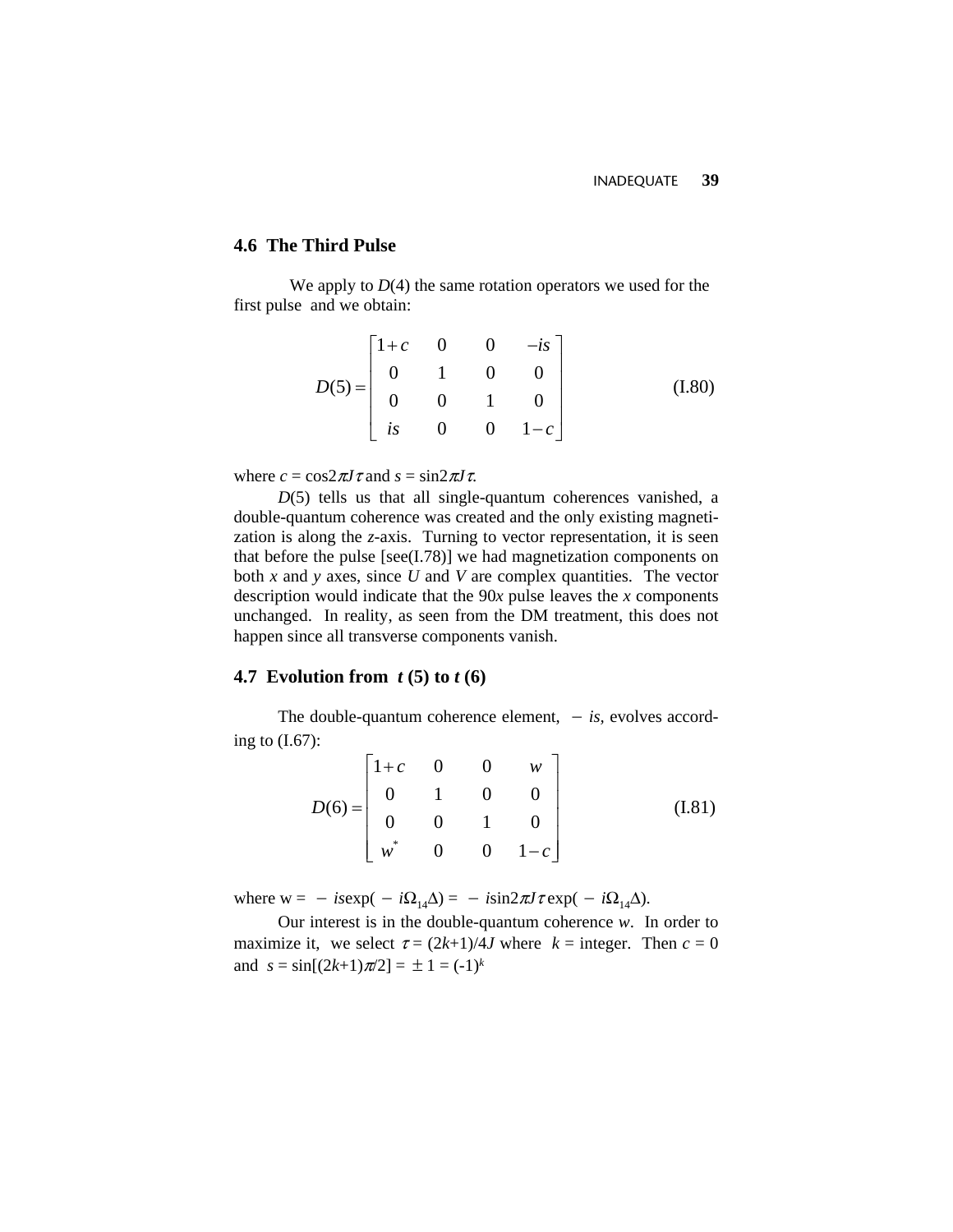With this value of  $\tau$ .

$$
D(6) = \begin{bmatrix} 1 & 0 & 0 & w \\ 0 & 1 & 0 & 0 \\ 0 & 0 & 1 & 0 \\ w^* & 0 & 0 & 1 \end{bmatrix}
$$
 (I.82)

where  $w = -i(-1)^k \exp(i\Omega_{14}\Delta)$ 

The last expression of  $D(6)$  tells us that at this stage there is no magnetization at all in any of the three axes. This would be impossible to derive from the vector representation, which also could not explain the reapparition of the observable magnetization components after the fourth pulse.

### **4.8 The Fourth Pulse**

This pulse is phase cycled, i.e., it is applied successively in various combinations along the *x*, *y*,  $-x$ , and  $-y$  axes. The general expression of the 90Φ*AX* operator is given in Appendix C [see(C39)].

$$
R_{90\Phi AX} = \frac{1}{2} \begin{bmatrix} 1 & a & a & a^2 \\ -a* & 1 & -1 & a \\ -a* & -1 & 1 & a \\ a*^2 & -a* & -a* & 1 \end{bmatrix}
$$
 (I.83)

where  $a = i \exp(-i\Phi)$  and  $\Phi$  is the angle between the *x*-axis and the direction of  $B_1$ . When  $\Phi$  takes the value 0, 90<sup>o</sup>, 180<sup>o</sup> or 270<sup>o</sup>, the pulse is applied on axis  $x$ ,  $y$ ,  $-x$ , or  $-y$ , respectively.

For clarity we will discuss the *coupled* and the *noncoupled (isolated)* carbon situations separately. In the first case (coupled 13C spins), we observe that at *t*(6) [see(I.82)] the populations are equalized and all information is contained in the *w* elements.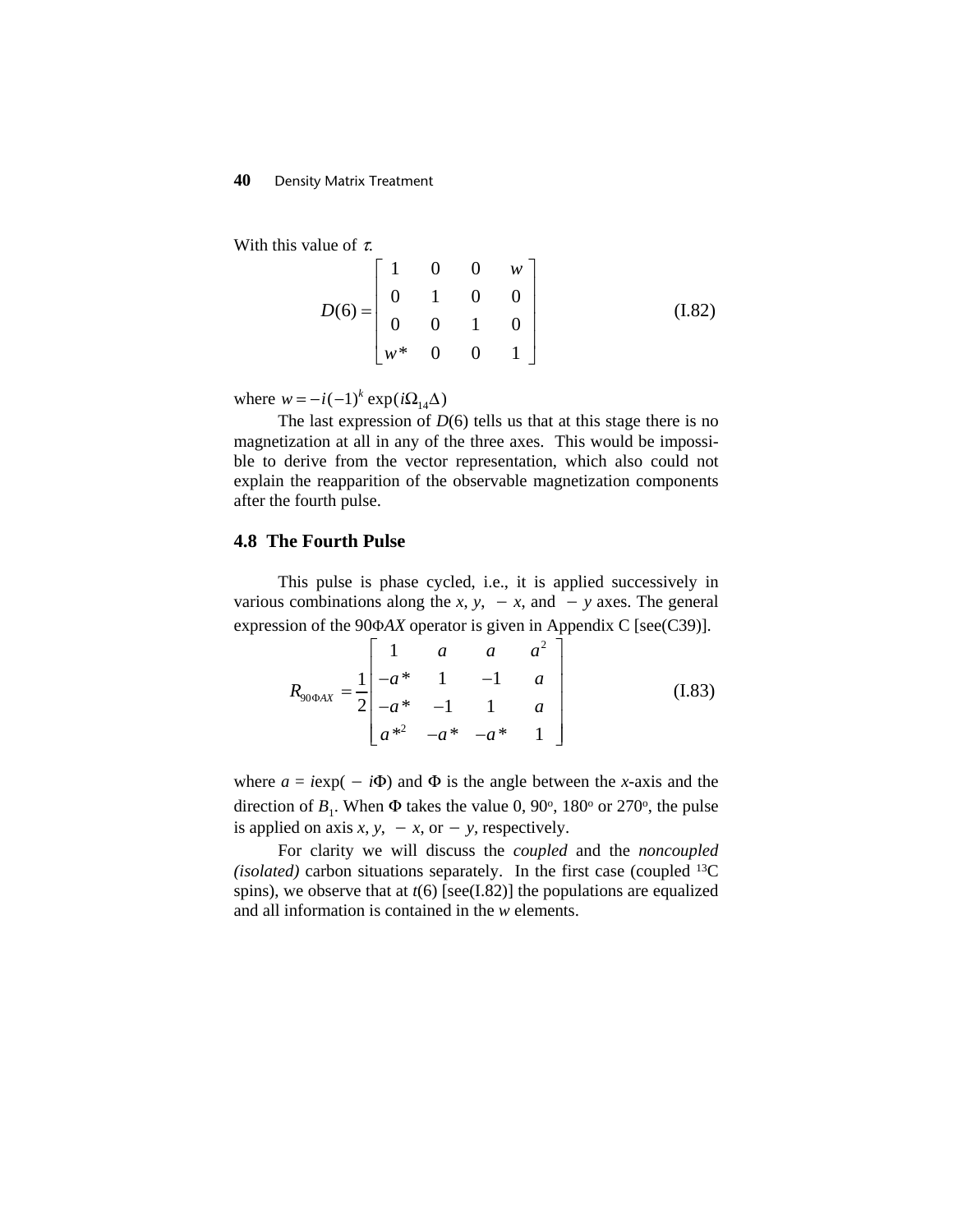The result of  $R_{90\Phi AX}^{-1} D(6) R_{90\Phi AX}$  is:  $_{\Phi AX}$   $\mathcal{D}(0)$  $\Lambda_{90\Phi}$ 

$$
D(7) = \begin{bmatrix} 1 + a^2 F & -a*G & -a*G & F \\ aG & 1 - a^2 F & -a^2 F & a*G \\ aG & -a^2 F & 1 - a^2 F & a*G \\ F & -aG & -aG & 1 + a^2 F \end{bmatrix}
$$
(I.84)

where 
$$
F = (w + w^*)/4 = -(1/2)(-1)^k \sin \Omega_{14} \Delta
$$
 (I.85)  
\n $G = (w - w^*)/4 = -(1/2)(-1)^k \cos \Omega_{14} \Delta$ 

*D*(7) shows that the newly created single quantum coherences contain the double quantum coherence information,  $\Omega_{14}$ . The transverse magnetization is zero (fast and slow vectors are equal and opposite). A longitudinal magnetization proportional to  $sin\Omega_{14}$  appears. None of these could be deduced from the vector representation. Yet, the density matrix would allow the reader to draw the corresponding vectors.

To save time and space we will treat the isolated (uncoupled) carbons as an AX system in which A and X belong to two different molecules. We can use (I.81) letting  $J = 0$  ( $c = 1$ ;  $s = 0$ ;  $w = 0$ ):

$$
D'(6) = \begin{bmatrix} 2 & 0 & 0 & 0 \\ 0 & 1 & 0 & 0 \\ 0 & 0 & 1 & 0 \\ 0 & 0 & 0 & 0 \end{bmatrix}
$$
 (I.86)

In this case *D*(7) becomes

$$
D'(7) = \begin{bmatrix} 1 & a/2 & a/2 & 0 \\ a*/2 & 1 & 0 & a/2 \\ a*/2 & 0 & 1 & a/2 \\ 0 & a*/2 & a*/2 & 1 \end{bmatrix}
$$
 (I.87)

*D*'(7) shows only single quantum coherences and equalized populations. The transverse magnetization of the noncoupled spins is equal to their equilibrium magnetization  $M$ <sup>o</sup> (its orientation depends on the value of  $\Phi$ ).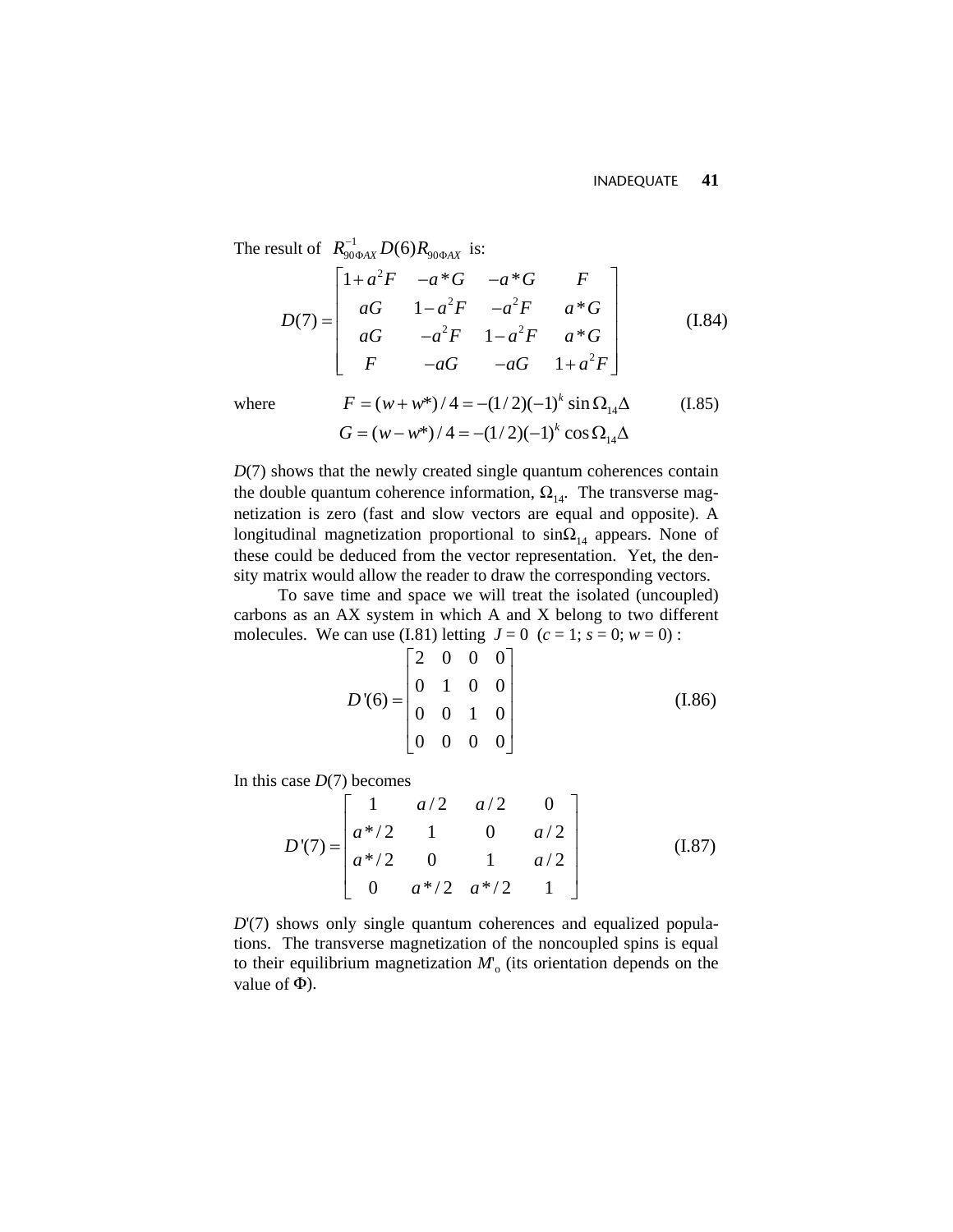#### **4.9 Detection**

The magnetization at *t*(8), due to coupled (cpl) and noncoupled (ncpl) nuclei can be calculated starting from the single quantum coherences in (I.84) and (I.87) respectively.

$$
M_T(cpl) = M[\exp(i\Omega_{12}t_d) + \exp(i\Omega_{13}t_d)
$$

$$
-\exp(i\Omega_{24}t_d) - \exp(i\Omega_{34}t_d)]
$$
(I.88)  
where 
$$
M = -M_o aG^* = (M_o/2)\exp(-i\Phi)(-1)^k \cos \Omega_{14}\Delta
$$

These are the four peaks of the coupled AX system shown as a schematic contour plot in Figure I.9.

For the noncoupled carbons

$$
M_T(ncpl) = M \left[2 \exp(i\Omega_A t_d) + 2 \exp(i\Omega_X t_d)\right]
$$
 (I.89)

where 
$$
M' = -M_o^i a^{*}/2 = (-iM_o^i/2) \exp(-i\Phi)
$$

These are the two peaks of the uncoupled nuclei. Each of them is 200 times more intense than each of the four peaks in (I.88).

The culminating point of INADEQUATE is the selective detection of  $M_T(cpl)$ . We note that  $M_T(cpl)$  and  $M_T(ncl)$  depend in opposite ways on  $\Phi$  since one contains *a* and the other  $a^*$  [cf.(I.88) and (I.89)]. They can be discriminated by cycling  $\Phi$  and properly choosing the receiver phase  $\Psi$  [the detected signal  $S = M_T \exp(-i\Psi)$ ]. The table below shows that two cycles are sufficient to eliminate  $M_{\tau}$ (*ncpl*).

|       |     |             | ncpl                | cpl                  |
|-------|-----|-------------|---------------------|----------------------|
| Cycle | Φ   | Ψ           |                     |                      |
|       |     |             | $expi(\Phi - \Psi)$ | $expi(-\Phi - \Psi)$ |
|       |     |             |                     |                      |
|       | ാറം | $-90^\circ$ |                     |                      |
| $1+2$ |     |             |                     |                      |

Even small imperfections of the rf pulse will allow leakage of the strong undesired signal into the resultant spectrum. This makes it necessary to apply one of several cycling patterns consisting of up to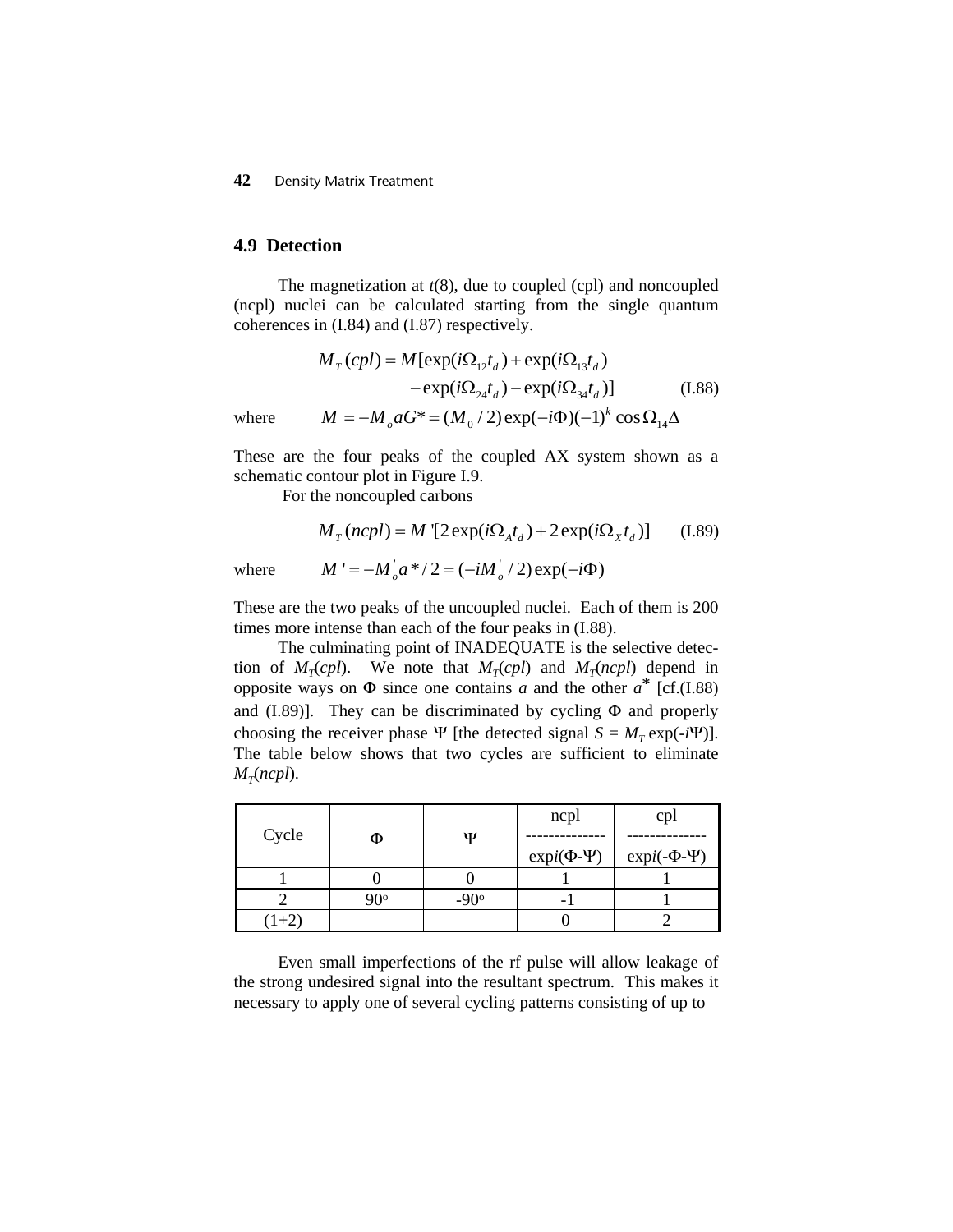256 steps, which attempt to cancel the effects of too long, too short, or incorrectly phased, pulses.

## **4.10 Carbon-Carbon Connectivity**

A significant extension of INADEQUATE is its adaptation for two-dimensional experiments. The second time-domain (in addition to  $t_d$ ) is created by making  $\Delta$  variable. All we have to do now is to discuss (I.88) and (I.89) in terms of two time variables.

As seen in Figure I.9, all four peaks of  $Mr(cpl)$  will be aligned in domain  $\Delta$  along the same frequency  $\Omega_{14} = \Omega_A + \Omega_X$ . The great advantage of the 2D display consists of the fact that every pair of coupled carbons will exhibit its pair of doublets along its own  $\Omega_{14}$ frequency. This allows us to trace out the carbon skeleton of an organic molecule.



Figure I.9. The four peaks due to a pair of coupled <sup>13</sup> C atoms. The vertical scale is twice larger than the horizontal scale.